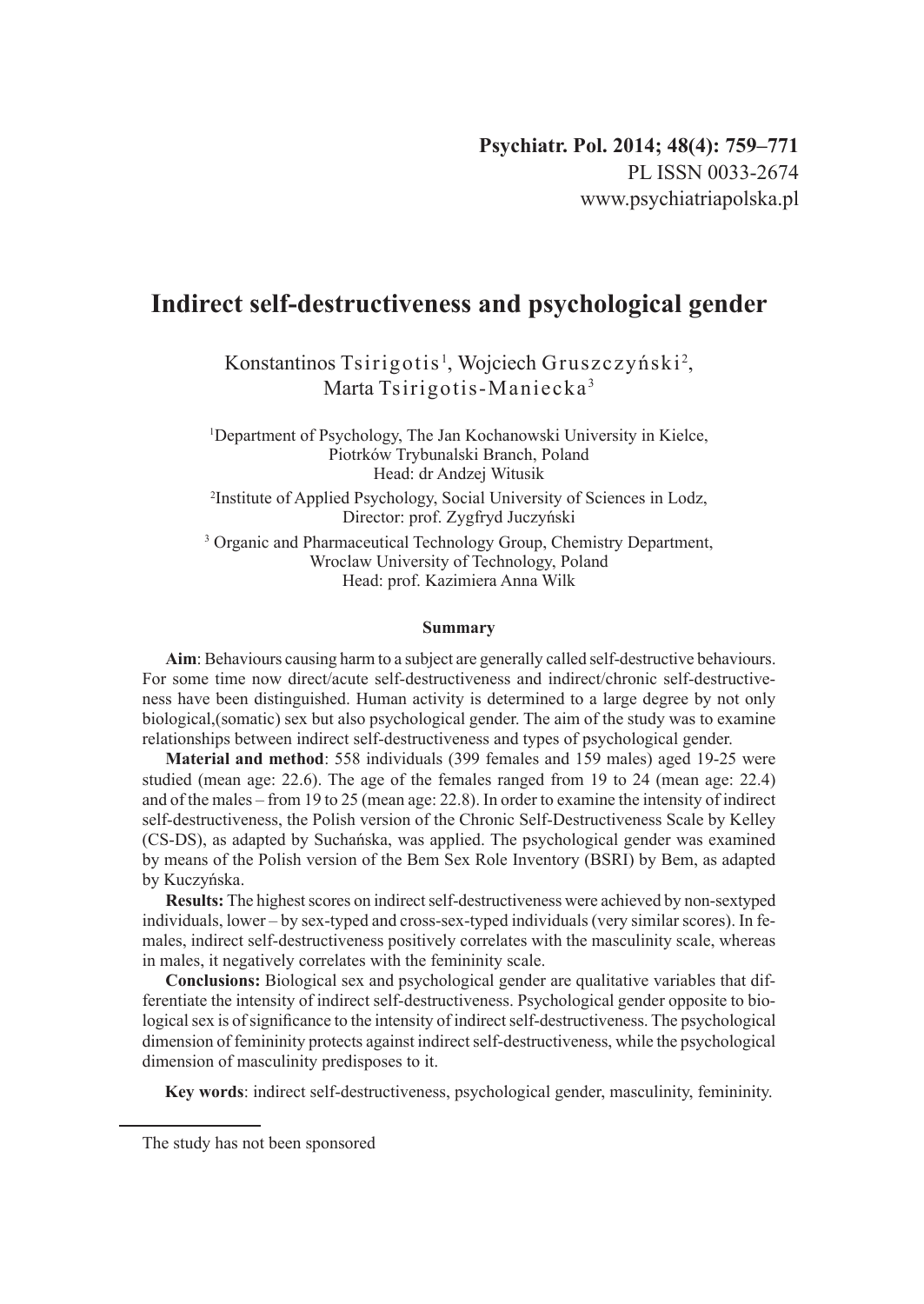# **Introduction**

Biological sex is a set of features an individual is born with; it seems to be an obvious and natural matter. On the other hand, psychological gender, and in particular a "configuration" of psychological feminine and masculine traits of every individual, independent of his or her biological sex, appears to be less obvious and natural.

Although the first descriptions of the issue of psychological gender are ascribed to Terman in 1936 [1], it was Money *et al.* who were the first to significantly contribute to that field, by differentiating between biological structures such as sex chromosomes and psychological concepts such as gender identity; they used the term of "sex" with reference to physical features of an individual and the term of "gender" with reference to psychological traits and behaviour of an individual [2-4]<sup>1</sup>. A little later, Sandra Lipsitz Bem presented her concept that rejected the traditional dichotomous or bipolar model of masculinity-femininity by arguing that people have both those traits to a larger or smaller degree independent of their biological sex. A configuration of psychological traits connected with gender (independent of biological sex) leads to four types of psychological gender. Sex-typed individuals have psychological traits consistent with their biological sex (feminine females, masculine males). Cross-sex-typed (sexreversed) individuals have psychological traits consistent with the sex opposite to their biological sex (masculine females, feminine males). Androgynous individuals have to a considerable degree both feminine and masculine features. Non-sex-typed (undifferentiated) individuals have both feminine and masculine features developed to a small degree [1, 5, 6, 7]. Initially, she considered the two latter groups (androgynous and non-sex-typed individuals) to be androgynous ones, most likely due to the lack of predominance of any of the psychological gender dimensions. It was only later that she discovered differences between those two groups.

Biological sex and psychological gender determine human activity. In turn, that activity may have consequences other than intended or completely unexpected, or even harmful to an individual, irrespective of the degree of awareness of the subject in that respect and irrespective of the time perspective (now and immediately vs. later) or type of harm (physical vs. psychological harm).

A majority of authors most frequently understand "self-destructive behaviours" as behaviours involved in direct self-destructiveness, mainly self-mutilations, self-inflicted injuries and suicide attempts or committed suicides. The literature most commonly offers studies into direct self-destructiveness or specific and isolated behaviours being manifestations of what we now call indirect or chronic self-destructiveness. It was found, for example, that in the population of drug abusers direct self-destructiveness in males differs from direct self-destructiveness in females: women more often think about suicide and more often commit suicide attempts; in turn, the number of ways or means by which men commit suicide, is higher than in women [8].

<sup>1</sup> Some authors relate the introduce of the concept of "gender" with the work of Simone de Beauvoir's "The Second Sex".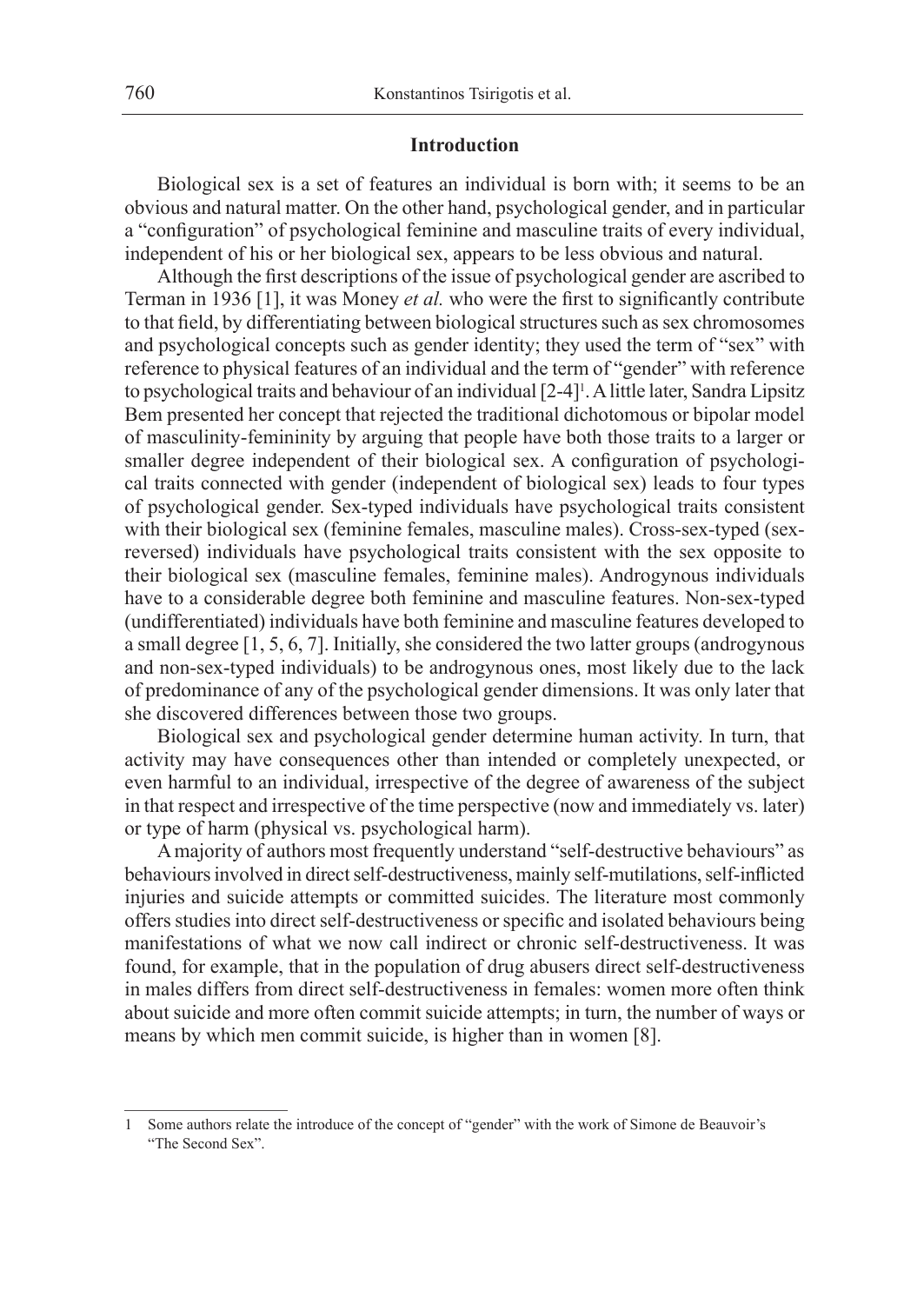As long as the issue of directly self-destructive behaviours (suicides, self-inflicted injuries etc.) is clear and does not raise doubts, less acute and "subtle" forms of selfharm or decreasing the quality of and/or shortening one's life are not immediately and directly noticeable (risky behaviours, addictions, neglects etc.). Less attention is usually paid to them, especially as many of them are regarded as universally (or at least commonly) occurring behaviours and thus "normal" ones.

Kelley describes chronic self-destructiveness as a generalised tendency to undertake behaviours increasing the likelihood of negative and decreasing the likelihood of positive consequences for the subject [9]. For the purposes of this study, it was assumed that indirect/chronic self-destructiveness is behaviours whose likely negative consequences are intermediated by additional factors, while the relationship between the behaviour and harm is perceived as likely. Indirect self-destructiveness understood in such a way comprises both taking and abandoning specific actions; it concerns getting into hazardous and increased-risk situations (active form) or neglecting one's safety or health (passive form). Moreover, indirect self-destructiveness is a form of self-destruction with an increased temporal distance between an action and its consequence [10, 11].

There are few studies into indirect self-destructiveness; there are even fewer studies into the gender differentiation of indirect self-destructiveness as a generalised behavioural tendency carried out in a comprehensive, holistic manner [*cf.* 12]. Most of the performed studies concerned direct self-destructiveness; it was found, for instance, that females exhibit passive self-destructiveness [13]. There were also studies into specific, isolated indirectly self-destructive behaviours which indicated that males are more prone to such risky behaviours as abusing alcohol, not fastening their seat belts in vehicles, performing hazardous work (jobs) and undertaking criminal activity [14, 15]. It is also worth mentioning that in the United States 95% of victims of fatal accidents at work are males [15, 16]. In males, positive correlations between illegal drug use, aggressive or criminal activity, risky sexual behaviours, alcohol abuse and irresponsible behaviours of students or at work were observed [17].

As a result of one of the few projects conducted applying the "Chronic Self-Destructiveness Scale", it was found that CS-DS scores of female juvenile delinquents were below those of male juvenile delinquents but similar to scores of young males not being delinquents [18].

It is a well-known fact that males display more self-destructive behaviours but most studies and data concern direct self-destructiveness. Furthermore, the world literature offers hardly any studies into relationships between indirect self-destructiveness and types of psychological gender.

The aim of this study was to examine relationships between indirect self-destructiveness and types of psychological gender.

# **Material and Method**

The population of 558 individuals (399 females and 159 males) aged 19-25 was studied (mean age: 22.6). The age of the females ranged from 19 to 24 (mean age: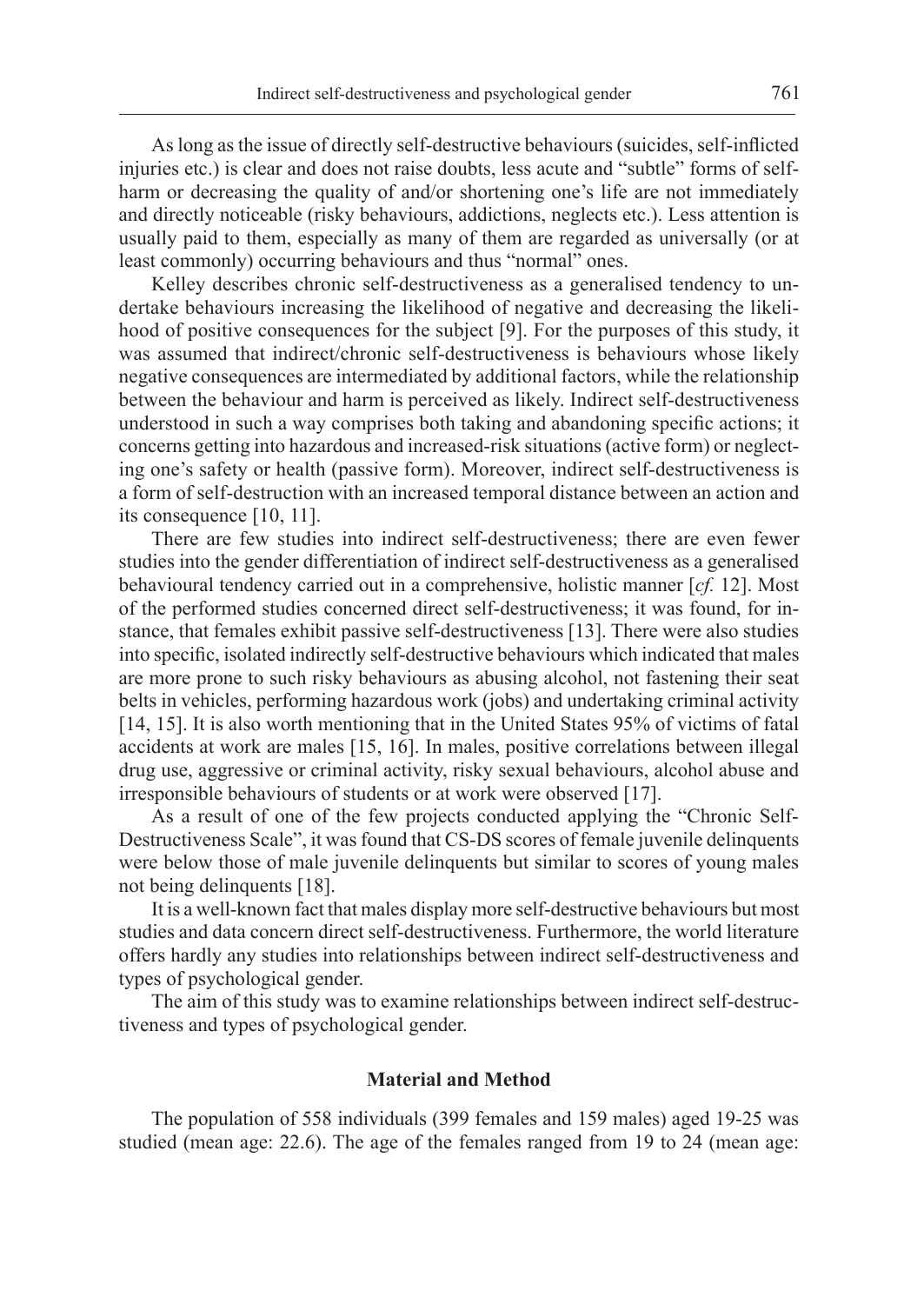22.4) and of the males – from 19 to 25 (mean age: 22.8). All subjects were mentally and somatically healthy.

In order to examine the intensity of indirect self-destructiveness in the studied population, the Polish version of the Chronic Self-Destructiveness Scale by Kelley (CS-DS) [9], as adapted by Suchańska [10], was applied. In order to examine chronic (indirect) self-destructiveness as a generalised tendency, Kelley created a research tool comprising four categories of behaviours; the final version is a set of 52 statements. Both the Polish and original versions of the tool are characterized by high reliability and validity [9, 10].

The psychological gender was studied by means of the Polish version of the Bem Sex Role Inventory (BSRI) by Bem [1, 2], as adapted by Kuczyńska [6, 7]. Scores achieved on two dimensions (femininity and masculinity) allow to classify the subjects as belonging to four types of psychological gender: sex-typed (masculine males, feminine females), androgynous (having feminine and masculine traits to an equal degree), cross-sex-typed (sex-reversed) (masculine females, feminine males) and non-sex-typed (undifferentiated) individuals. Both the original and Polish versions of the BRSI are characterised by high reliability and validity [1, 2, 6, 7].

The statistical analysis of received scores applied descriptive and statistical inference methods. In order to determine the mean value of quantitative features, the arithmetic mean  $(\square x, M)$  was calculated, while the standard deviation (SD) was assumed to be the measure of dispersion. The statistical processing of received scores applied the non-parametric analysis of variance (ANOVA) and post-hoc comparisons using the Tukey's HSD (Honestly Significant Difference) test for unequal N; in order to examine relationships between the studied variables, the Pearson r correlation coefficient was used. For all the analyses, the maximum allowable type I error was assumed at α=0.05; p≤0.05 was considered statistically significant. The statistical analyses were performed by means of the *Statistica PL 10.0 for Windows* [19] statistical package.

#### **Results**

In the studied population, a majority of individuals were sex-typed (234 individuals, including 194 females and 40 males) and androgynous (196 individuals, including 127 females and 69 males); whereas cross-sex-typed individuals were the fewest (44 individuals, including 24 females and 20 males) and there were a little more non-sextyped individuals (84 individuals, including 54 females and 30 males).

Table 1 and Figure 1 indicate that the type of psychological gender (not taking into account biological sex) statistically significantly differentiates the intensity of indirect self-destructiveness as a generalised behavioural tendency (ANOVA, F= 2.385; p= 0.01; Tukey HSD for unequal N).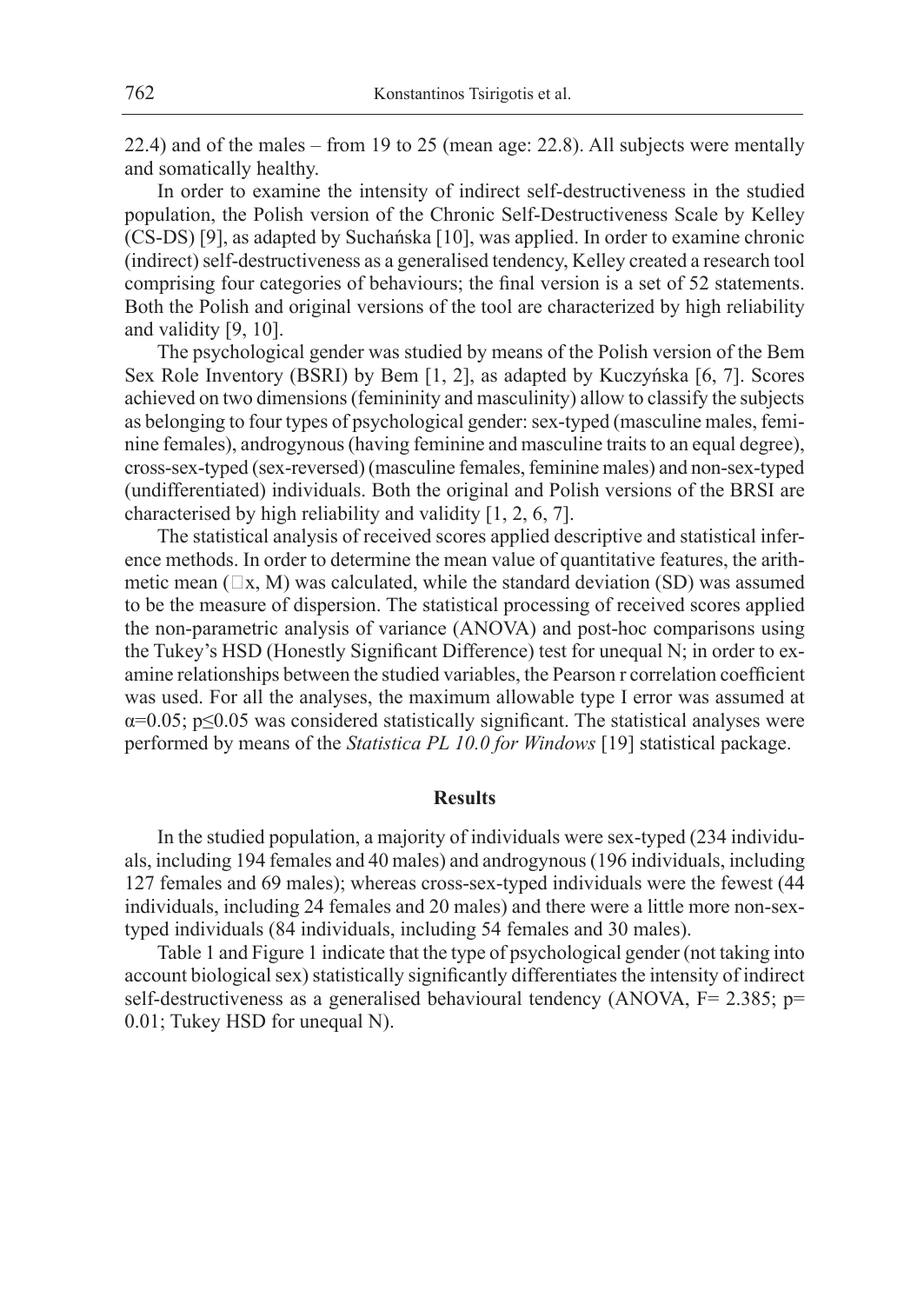|                                                          | ANOVA, F=2,385; p=0,01 |                    |                    |                     |  |  |
|----------------------------------------------------------|------------------------|--------------------|--------------------|---------------------|--|--|
| Independent (grouping) Variable:<br>Psychological Gender | 1. OS<br>M=119,750     | 2. AG<br>M=121,536 | 3. NS<br>M=122,750 | 4. KOS<br>M=118,667 |  |  |
| 1. OS                                                    |                        | ns.                | 0.01               | ns.                 |  |  |
| 2. AG                                                    | ns.                    |                    | ns.                | ns.                 |  |  |
| 3. NS                                                    | 0.01                   | ns.                |                    | 0,001               |  |  |
| 4. KOS                                                   | ns.                    | ns.                | 0.001              |                     |  |  |

Table 1**: ANOVA and post-hoc comparisons of scores in the CS-DS (Tukey HSD for unequal N, 4 groups).**

OS: Sex-Typed; AG: Androgynous; NS: Undifferentiated; KOS: Cross-Sex-Typed.



Figure 1**: Subjects' scores in the CS-DS (Psychological Gender).**

OS: Sex-Typed; AG: Androgynous; NS: Undifferentiated; KOS: Cross-Sex-Typed.

The highest scores on indirect self-destructiveness were achieved by non-sex-typed individuals, lower – by sex-typed and cross-sex-typed individuals (very similar scores).

A little more light can be shed on the above results by examining differences in the intensity of indirect self-destructiveness taking into consideration both psychological gender and biological sex.

Table 2 and Figure 2 indicate that biological sex and the type of psychological gender statistically significantly differentiate the intensity of indirect self-destructiveness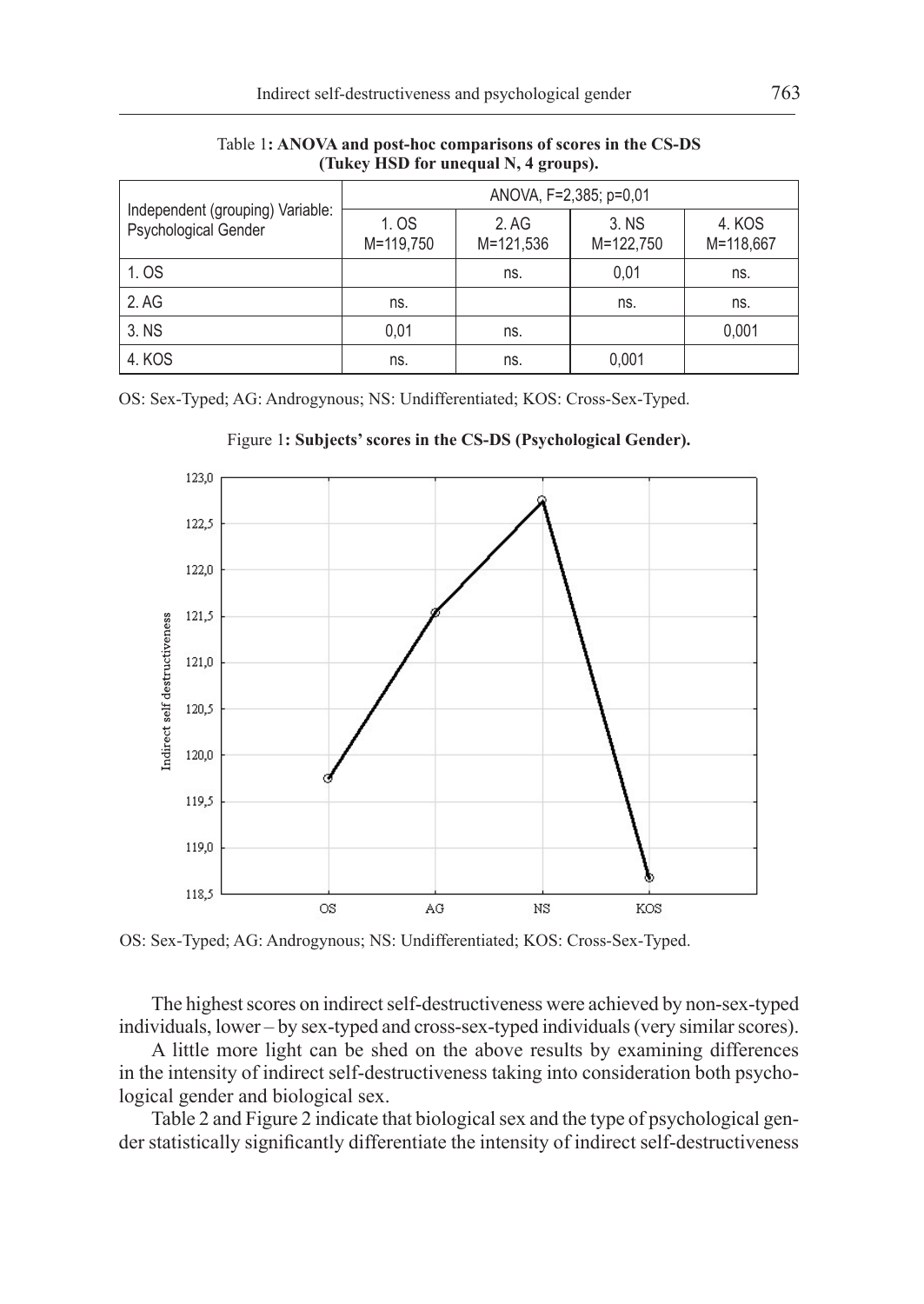as a generalised behavioural tendency (ANOVA,  $F=2.459$ ;  $p = 0.001$ ; Tukey HSD for unequal N).

| Independent (grouping) Variables: (Biological) Sex, Psychological Gender; ANOVA, F=2,459; p=0,001 |                       |                         |                         |                        |                        |                         |                         |                        |
|---------------------------------------------------------------------------------------------------|-----------------------|-------------------------|-------------------------|------------------------|------------------------|-------------------------|-------------------------|------------------------|
|                                                                                                   | 1.KK<br>$M = 119.062$ | 2. AGK<br>$M = 123.000$ | 3. NSK<br>$M = 118.111$ | 4. MK<br>$M = 124.750$ | 5. MM<br>$M = 125.250$ | 6. AGM<br>$M = 117.143$ | 7. NSM<br>$M = 136.667$ | 8. KM<br>$M = 106,500$ |
| 1. KK                                                                                             |                       | ns.                     | ns.                     | ns.                    | ns.                    | ns.                     | 0,003                   | ns.                    |
| 2. AGK                                                                                            | ns.                   |                         | ns.                     | ns.                    | ns.                    | ns.                     | 0,02                    | 0,01                   |
| 3. NSK                                                                                            | ns.                   | ns.                     |                         | ns.                    | ns.                    | ns.                     | 0,005                   | ns.                    |
| 4. MK                                                                                             | ns.                   | ns.                     | ns.                     |                        | ns.                    | ns.                     | ns.                     | 0,009                  |
| 5. MM                                                                                             | ns.                   | ns.                     | ns.                     | ns.                    |                        | ns.                     | ns.                     | 0,008                  |
| 6. AGM                                                                                            | ns.                   | ns.                     | ns.                     | ns.                    | ns.                    |                         | 0,004                   | ns.                    |
| 7. NSM                                                                                            | 0.003                 | 0.02                    | 0.005                   | ns.                    | ns.                    | 0.004                   |                         | 0.00001                |
| 8. KM                                                                                             | ns.                   | 0,01                    | ns.                     | 0.009                  | 0.008                  | ns.                     | 0.00001                 |                        |

Table 2**: ANOVA and post-hoc comparisons of scores in the CS-DS (Tukey HSD for unequal N, 8 groups).**

KK: Feminine Women; MK: Masculine Women; MM: Masculine Men; KM: Feminine Men; AGK: Androgynous Women; NSK: Undifferentiated Women; AGM: Androgynous Men; NSM: Undifferentiated Men.

Indirect self-destructiveness as a generalised behavioural tendency was the most intense in the group of non-sex-typed males and the least intense in feminine males. The other types of psychological gender formed two clusters: scores of masculine males, masculine females and androgynous females were very similar (predominance of the psychological dimension of masculinity or at least an equilibrium of both the dimensions), whereas the other cluster comprised feminine females, non-sex-typed females and androgynous males.

Based on the above, one can venture to state that males usually achieve extreme scores in terms of the intensity of indirect self-destructiveness: the highest and the lowest.

It is worth noticing that the second highest scores on the intensity of indirect selfdestructiveness are those of masculine males, while the lowest are the scores of feminine males and androgynous males (predominance of the psychological dimension of femininity or at least an equilibrium of both the dimensions). On the other hand, the second lowest scores on the intensity of indirect self-destructiveness are those of non-sex-typed and androgynous females (no predominance of any of the psychological gender dimensions).

In order to examine relationships between indirect self-destructiveness as a generalized behavioural tendency and specific types of psychological gender a correlation analysis was performed (the Pearson r).

In a recently published study, it was found that there are relationships between indirect self-destructiveness as a generalised behavioural tendency and psychological gender: positive correlations with masculinity and negative correlations with femininity [12].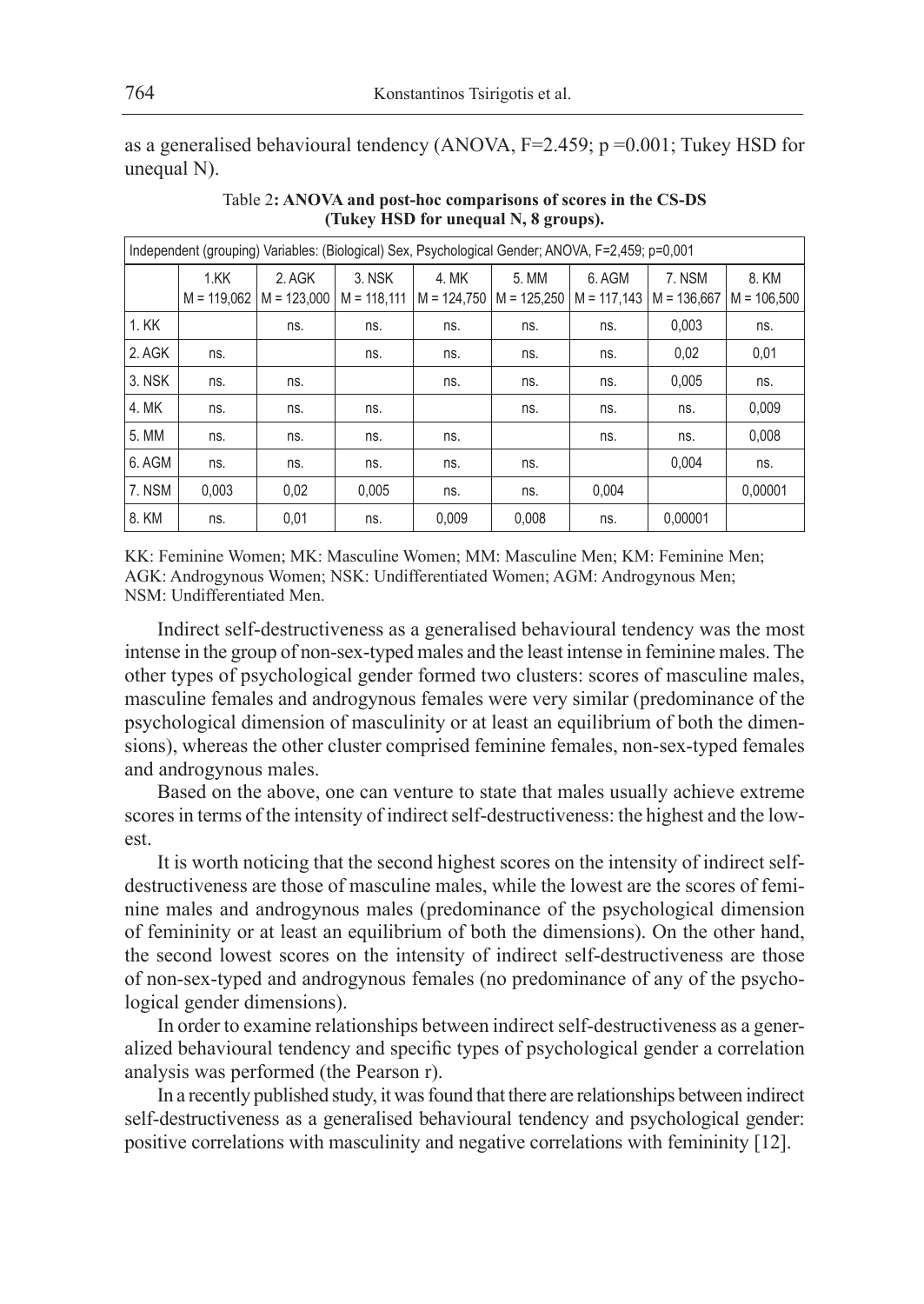

Figure 1**: Subjects' scores in the CS-DS (Biological Sex and Psychological Gender).**

KK: Feminine Women; MK: Masculine Women; MM: Masculine Men; KM: Feminine Men; AGK: Androgynous Women; NSK: Undifferentiated Women; AGM: Androgynous Men; NSM: Undifferentiated Men.

This study attempts to explore those relationships for females and males separately.

Table 3 and Figures 3 and 4 show that there is no statistically significant correlation between the femininity scale and CS-DS in the group of females. On the other hand, the masculinity scale positively correlates with indirect self-destructiveness (0.218; p: 0.001).

Table 4 and Figures 5 and 6 show that there is no statistically significant correlation between the masculinity scale and indirect self-destructiveness in the group of males. On the other hand, the femininity scale negatively correlates with indirect self-destructiveness (-0.404; p: 0.002).

Variables **Masculinity Masculinity Femininity** Indirect Self-Destructiveness 0.218 0.007 p=0.001 ns.

Table 3**: Correlation coefficients between indirect self-destructiveness and the dimensions of psychological gender in the women group.**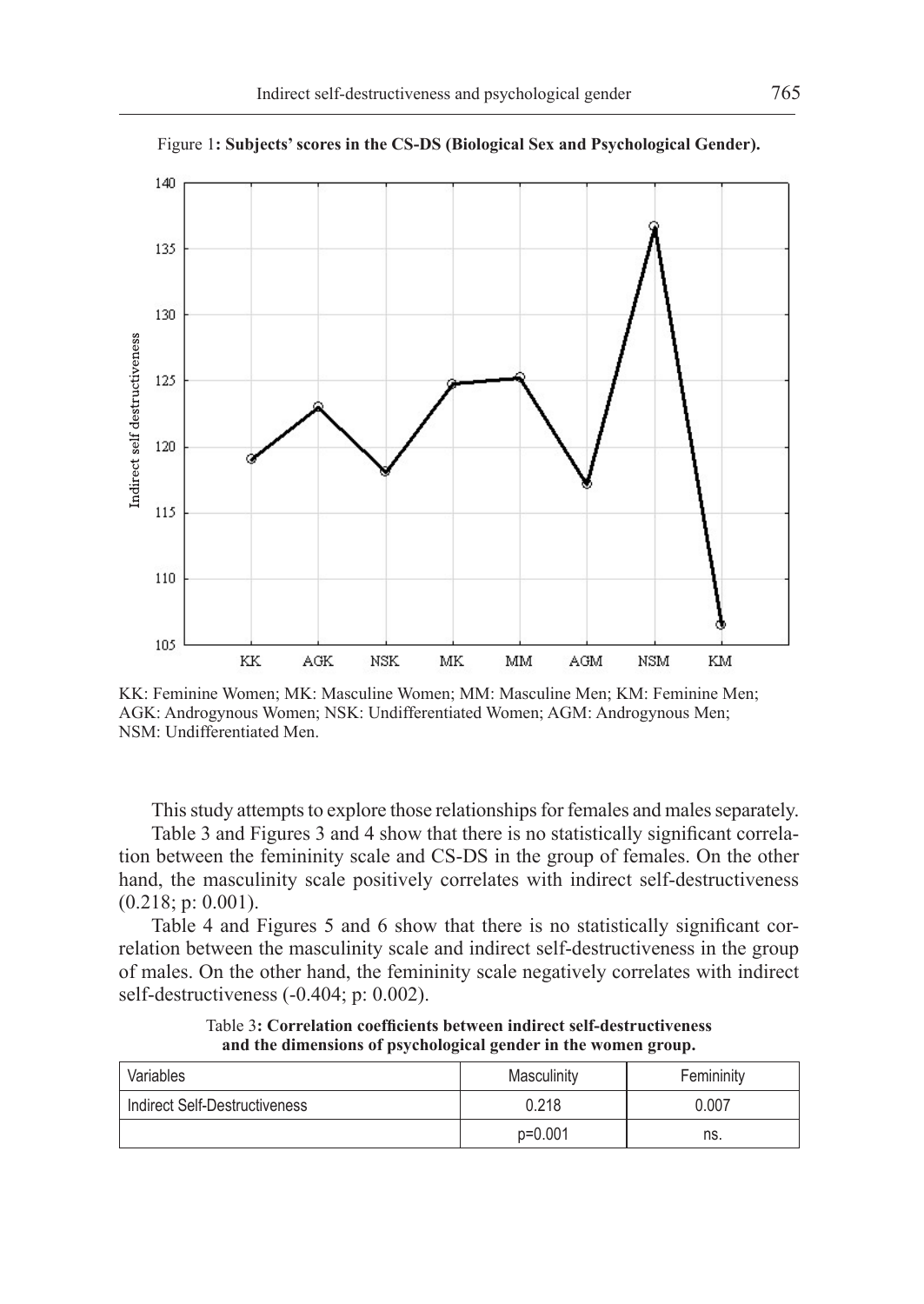

Figure 3: **Scatterplot matrix of the scores in the CS-DS and the Masculinity scale in the women group.**





Table 4: **Correlation coefficients between indirect self-destructiveness and the dimensions of psychological gender in the men group.**

| Variables                     | Masculinity | Femininity |  |
|-------------------------------|-------------|------------|--|
| Indirect Self-Destructiveness | 0.059       | $-0.404$   |  |
|                               | ns.         | $p=0.002$  |  |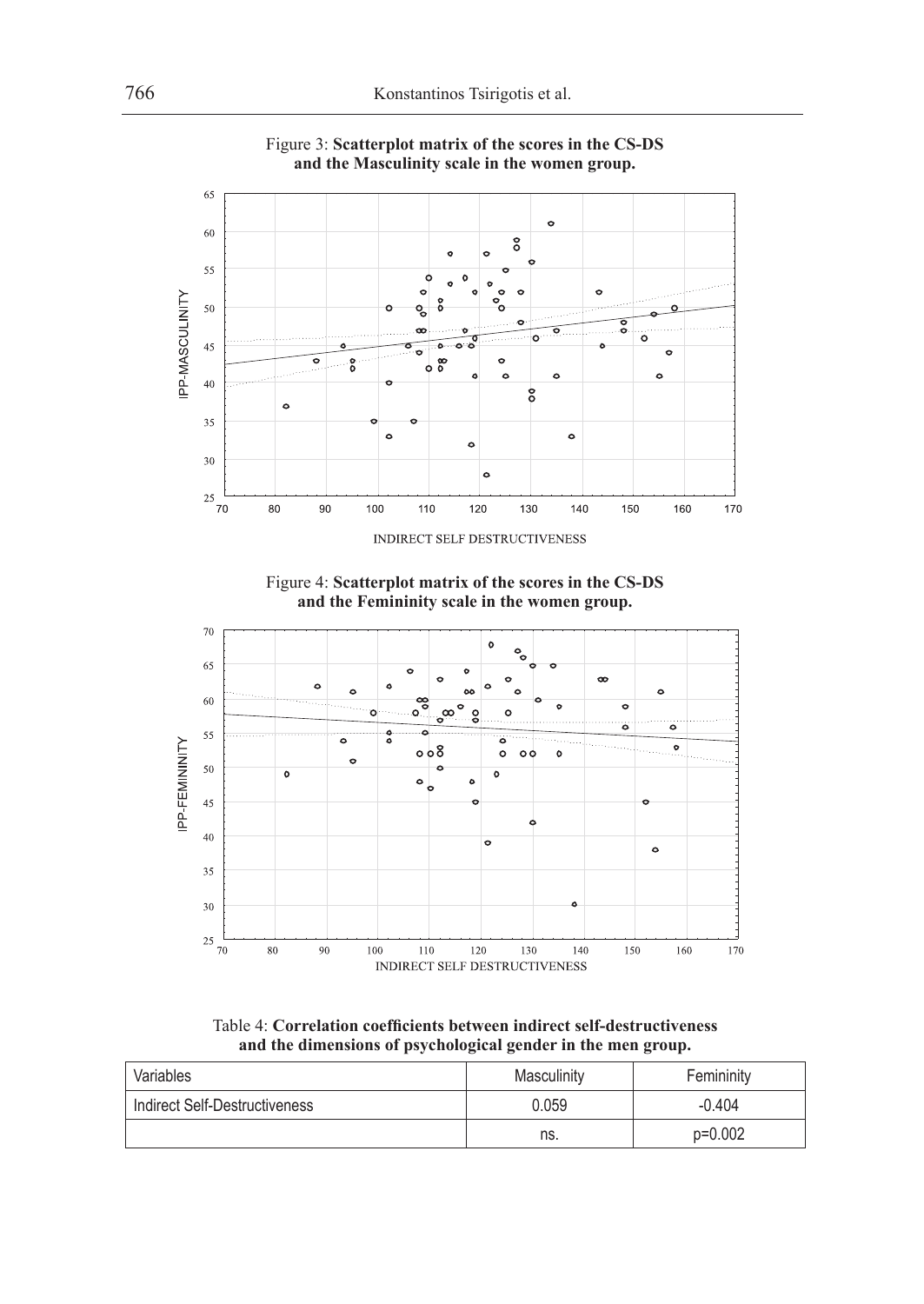

Figure 5: **Scatterplot matrix of the scores in the CS-DS and the Masculinity scale in the men group.**

Figure 6: **Scatterplot matrix of the scores in the CS-DS and the Femininity scale in the men** group.

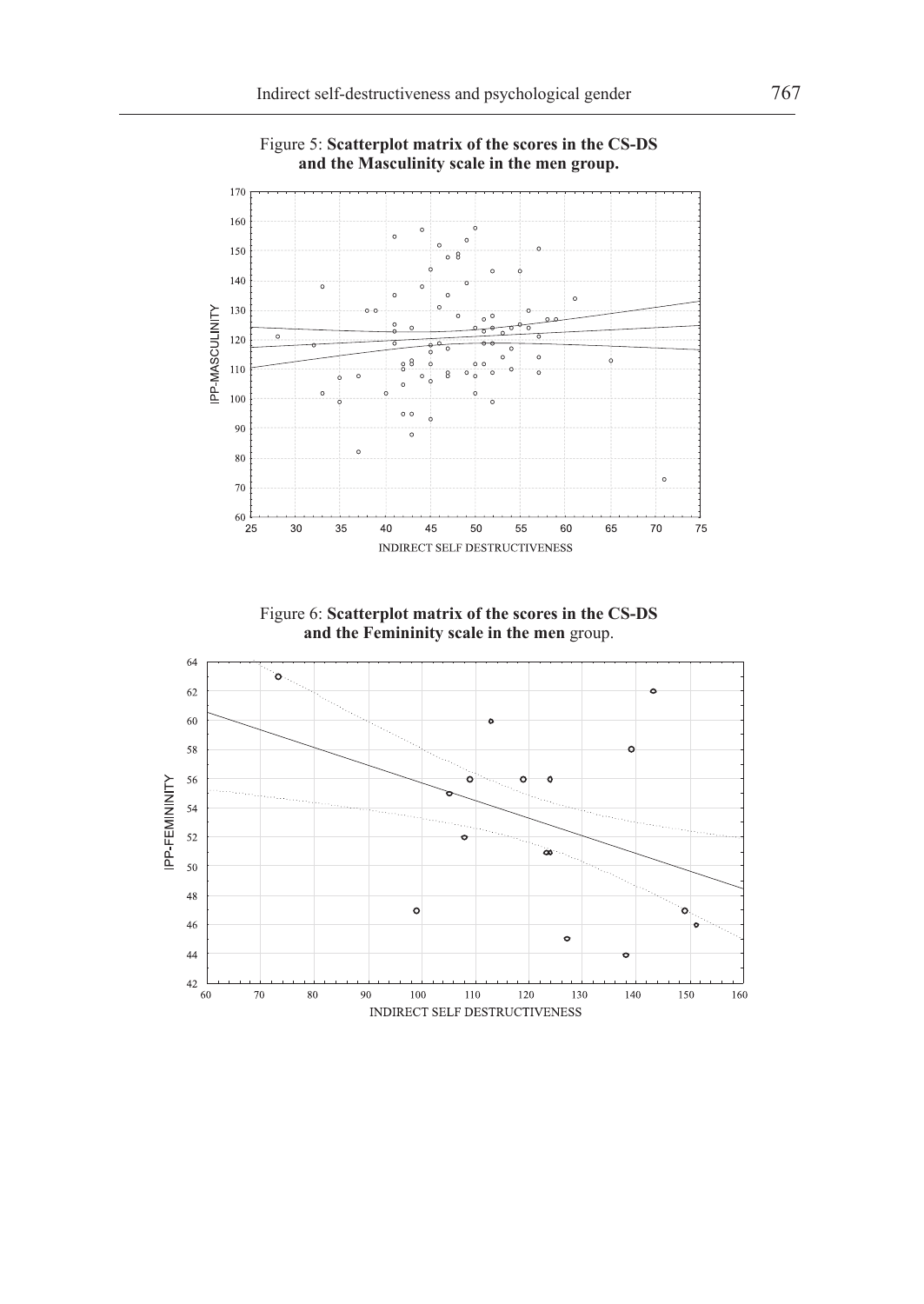#### **Discussion of Results**

In the whole studied population, there was the greatest number of sex-typed (feminine females, masculine males) and androgynous individuals; there were fewer non-sex-typed individuals and the fewest cross-sex-typed individuals (masculine females and feminine males).

Due to the lack of studies in that scope, it will be difficult to refer to results of other research. One of the few studies indicated that males display a higher intensity of indirectly self-destructive tendencies and the masculinity dimension is characterised by considerably higher predispositions towards undertaking risky and potentially harmful behaviours than the femininity dimension [12].

A closer look should be taken at the higher intensity of indirect self-destructiveness as a generalised behavioural tendency in non-sex-typed individuals and its lower intensity in sex-typed and cross-sex-typed individuals. It can be inferred from such a distribution of results that a sense of "undifferentiation" of one's gender predisposes to indirect self-destructiveness, which can be substantiated by the lower intensity of indirect self-destructiveness in sex-typed individuals, even those being cross-sex-typed! Unknowns, a sense of uncertainty and cognitive dissonance are factors not easy to cope with for everyone. Similar conclusions can be drawn from results of other studies where the highest intensity of depressive disorders was observed in non-sex-typed individuals too [20]. Moreover, from the perspective of positive psychology and personal resources, relationships are similar: non-sex-typed individuals are characterised by lower life satisfaction, optimism, sense of self-efficacy and personal competence [21]. Those data point to the worse psychological adjustment and functioning of nonsex-typed individuals.

The above differences, relationships and other regularities may become clearer if considered in the light of results received by applying both psychological gender and biological sex as qualitative predictors.

Biological sex, taking into account the type of psychological gender, differentiates the intensity of indirectly self-destructive tendencies and behaviours.

The fact that the highest scores were achieved by non-sex-typed males may lead to an statement that a low degree of both feminine and masculine traits in males is a factor predisposing to indirect self-destructiveness. Similarly to non-sex-typed individuals in general (not taking into consideration their biological sex), indices of worse psychological adjustment and functioning are high in non-sex-typed males [20, 21]. It is also important to observe that it is thanks to males (or because of them) that the whole group of non-sex-typed individuals obtains such high scores; the intensity of indirect self-destructiveness in non-sex-typed females is lower. It can be assumed that the lack of a sense of sex differentiation seems to be a more difficult situation and stronger stressor to males rather than females. CS-DS scores of non-sex-typed females are close to mean scores; hence, it can be presumed that they cope with that sense better than males.

Another issue that is worth considering is the fact that males achieved "extreme" scores (Table 2, Figure 2): non-sex-typed males achieved the highest and feminine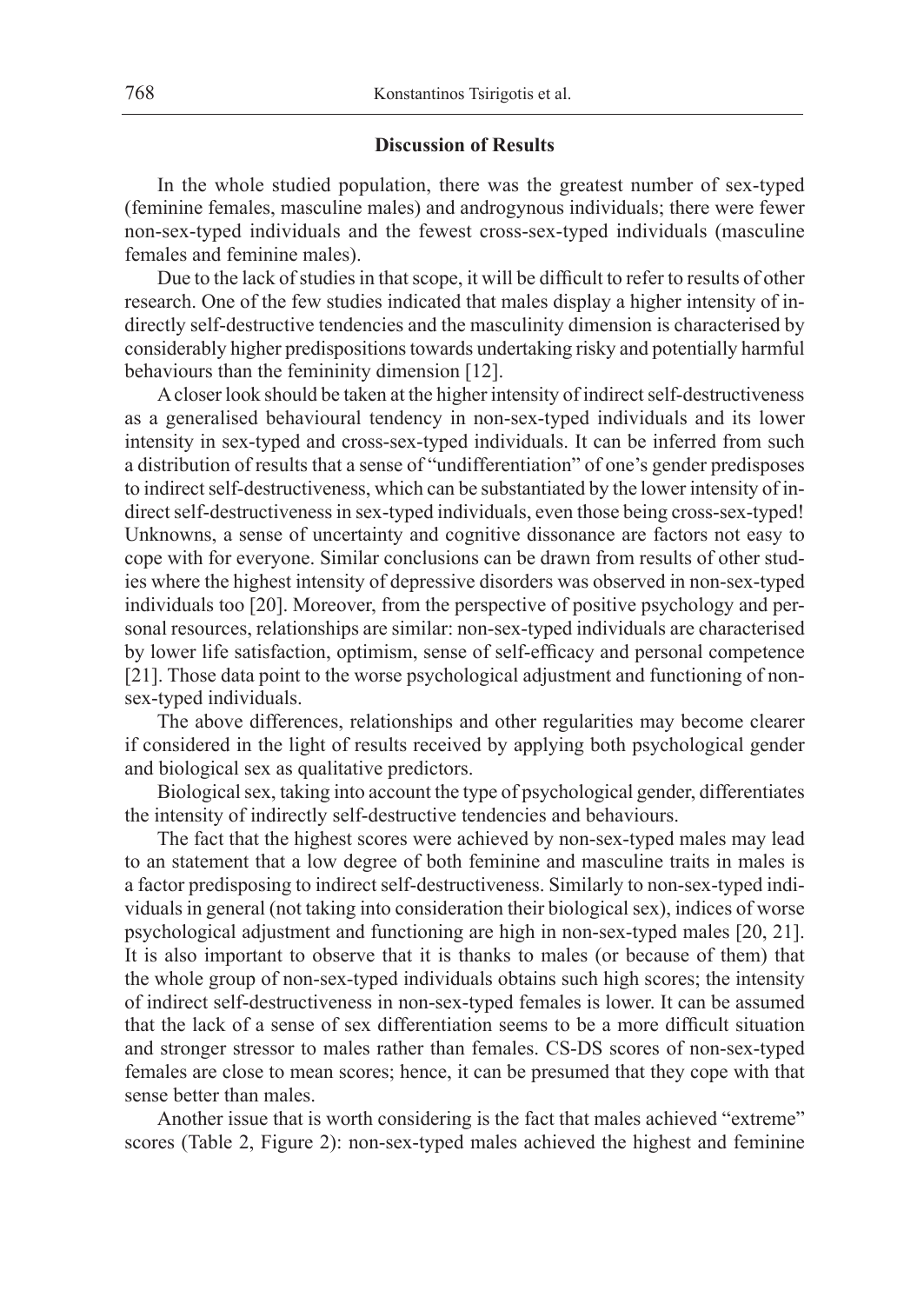males the lowest scores; in other words, males "give the tone", form the distribution of scores, create the picture of indirect self-destructiveness within specific types of psychological gender (not taking into account biological sex) as non-sex-typed individuals (in general) obtained the highest and cross-sex-typed individuals obtained the lowest scores.

It has already been mentioned that two clusters were formed in the scope of the intensity of indirect self-destructiveness as a generalised behavioural tendency: one includes masculine males, masculine females and androgynous females (higher CS-DS scores; predominance of the psychological dimension of masculinity or at least an equilibrium of both the dimensions) and the other comprises feminine females, non-sex-typed females and androgynous males (lower CS-DS scores). Thus, it can be presumed that the psychological dimension of masculinity determines the higher intensity of indirect self-destructiveness as a generalised behavioural tendency.

Androgynous individuals (males and females) obtained "intermediate" scores: neither the highest (as such were achieved by non-sex-typed males) nor the lowest (as such were achieved also by males but feminine ones in that case). In the group of individuals suffering from depression, androgynous individuals showed the lowest intensity of depressive disorders [20]. On the other hand, androgynous individuals had the greatest psychological resources in the form of life satisfaction, optimism, sense of self-efficacy and competence [21]. Bem's (hypo)thesis that an equilibrium of feminine and masculine traits occurring in androgynous individuals is an optimal pattern for mental health may be accurate; according to her, the condition for the fully effective human functioning is the complete integration of one's masculinity and femininity in a more balanced, fuller, genuinely androgynous personality [1, 22].

Indirect self-destructiveness is positively associated with the psychological dimension of masculinity and negatively associated with the psychological dimension of femininity [12].

Negative correlation between indirect self-destructiveness as a generalised behavioural tendency and the psychological dimension of femininity in males may indicate that femininity is as factor protecting males against indirect self-destructiveness.

In the group of females, positive correlation between indirect self-destructiveness and the psychological dimension of masculinity may indicate that masculinity determines indirect self-destructiveness in females; on the other hand, the psychological dimension of femininity seems not to be particularly important for indirect selfdestructiveness in females.

Therefore, it can be stated that psychological gender opposite to biological sex – the psychological dimension of femininity for males and the psychological dimension of masculinity for females – is of importance to the development of indirect self-destructiveness. The direction of the relationship remains as earlier observed [12]: femininity protects against indirect self-destructiveness and masculinity predisposes to it.

An answer to the question about the cause of such relationships may be hidden in results of other studies. Namely, it was found that females characterised by high indirect (chronic) self-destructiveness displayed tendencies towards negative masculine features (e.g. arrogance) and verbal aggression but lacked positive masculine traits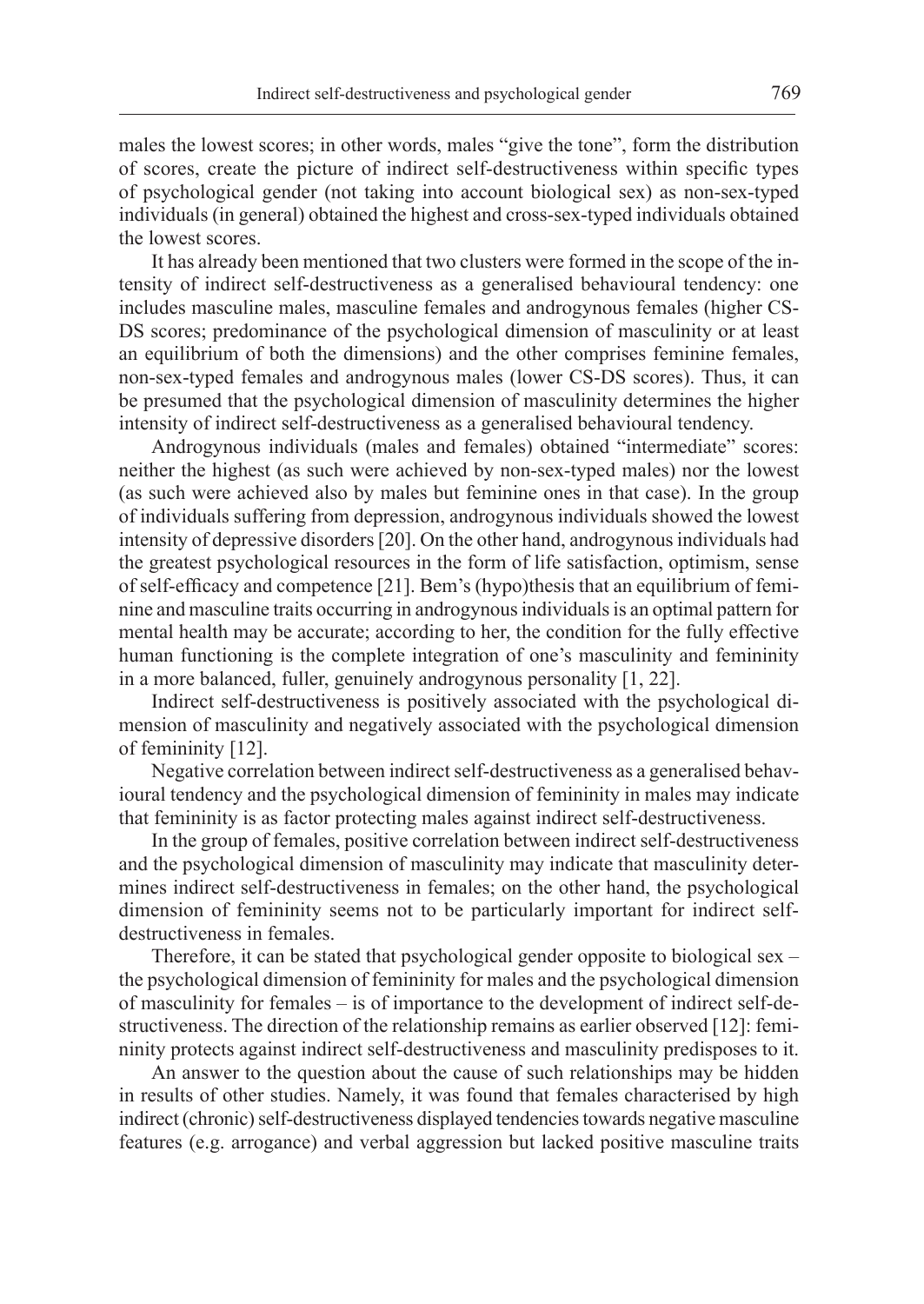(e.g. expansiveness) and positive feminine features (e.g. sensitivity) that could prevent indirect (chronic) self-destructiveness; on the other hand, males exhibiting high indirect self-destructiveness lacked the same positive traits as well. The results may suggest that problems with coping and behavioural difficulties are affected by similar factors in males and females but in females there are additional negative factors, such as "negative masculinity", that can make successful functioning more difficult for them [23].

Kelley [23] states that chronic self-destructiveness is not androgynous but rather sex-typed; results of this study indicate that chronic or indirect self-destructiveness is rather masculine, which is consistent with results of another study [12].

Results of this study may prove useful in clinical therapeutic work. In psychological help or psychotherapy, it may be worth considering the generally beneficial impact of the psychological dimension of femininity, while keeping in mind the not necessarily beneficial impact of the psychological dimension of masculinity.

# **Conclusions**

- 1. Psychological gender is a factor that differentiates the intensity of indirect selfdestructiveness whose highest intensity occurs in non-sex-typed individuals.
- 2. Biological sex and psychological gender together are qualitative variables that differentiate the intensity of indirect self-destructiveness: the highest intensity occurs in non-sex-typed males and the lowest – in feminine males.
- 3. Psychological gender opposite to biological sex is significant to the intensity of indirect self-destructiveness:
- 4. For males the psychological dimension of femininity,
- 5. For females the psychological dimension of masculinity.
- 6. The psychological dimension of femininity protects against indirect self-destructiveness, while the psychological dimension of masculinity predisposes to indirect self-destructiveness.

# **References**

- 1. Bem SL. *The measurement of psychological androgyny*. J. Consult. Clin. Psychol. 1974; 42:155–162.
- 2. Money J, Hampson JG, Hampson JL. *An examination of some basic sexual concepts: The evidence of human hermaphroditism*. Bull. Johns Hopkins Hosp. 1955; 97: 301–319.
- 3. Money J, Hampson JG, Hampson JL. *Hermaphroditism: Recommendations concerning assignment of sex, change of sex, and psychologic management*. Bull. Johns Hopkins Hosp. 1955; 97: 284–300.
- 4. Money J, Hampson JG, Hampson JL. *Imprinting and the establishment of gender role*. AMA Arch. Neurol. Psychiatry 1957; 77(3): 333–336.
- 5. Bem SL. *Bem Sex Role Inventory: professional manual*. Palo Alto, CA: Consulting Psychologists Press; 1981.